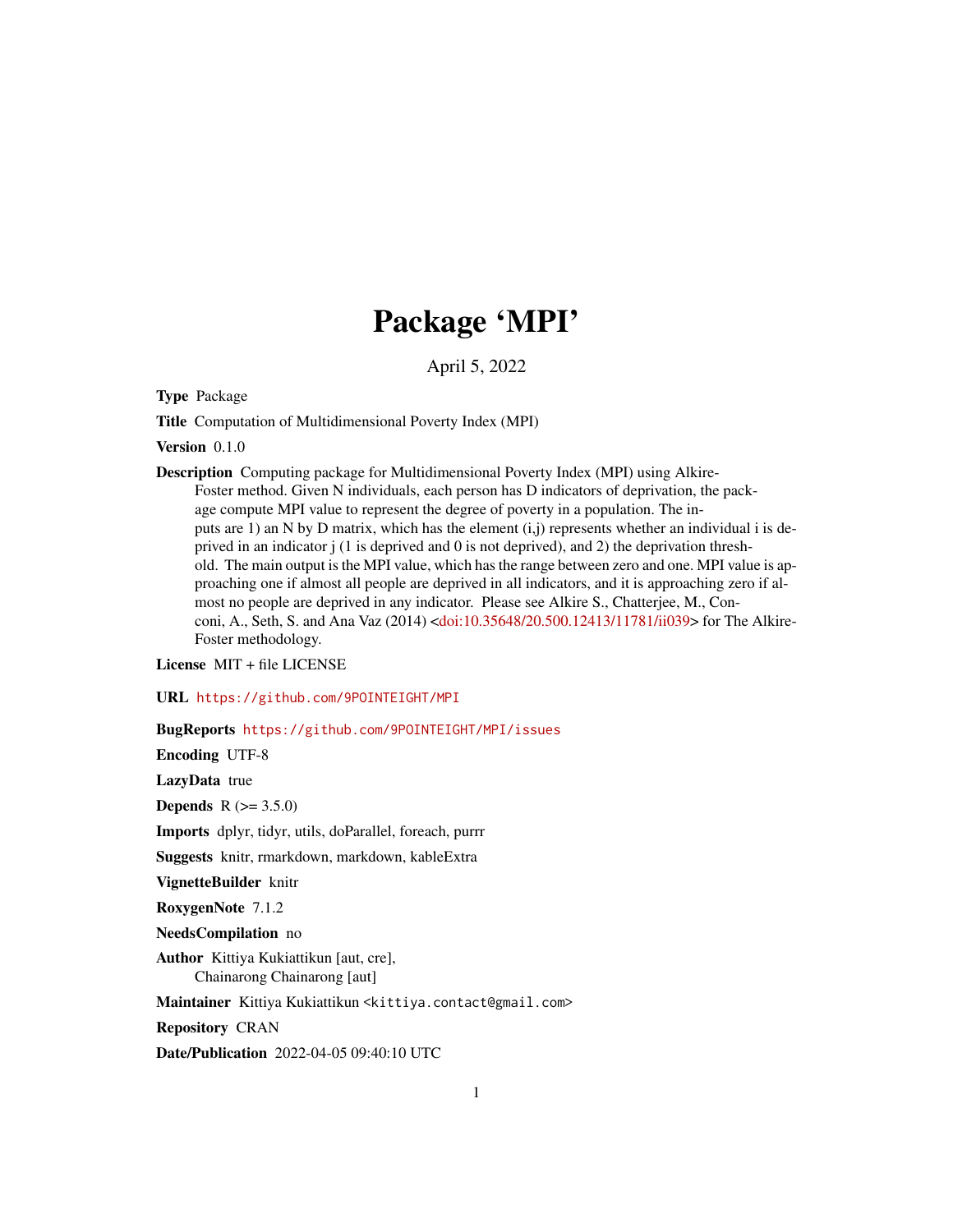## <span id="page-1-0"></span>R topics documented:

| Index |  |
|-------|--|
|       |  |
|       |  |
|       |  |

AF\_Par *Alkire-Foster (AF) method in parallel mode*

### Description

Multidimensional Poverty Index using Alkire-Foster (AF) method computes in parallel mode.

#### Usage

 $AF_Par(df, g = NULL, w = NULL, k = 1)$ 

#### Arguments

| df | A poverty data frame                                                                                                                                                             |
|----|----------------------------------------------------------------------------------------------------------------------------------------------------------------------------------|
| g  | A column name will be used to divide data into groups. When the value is<br>NULL, the entire data is not separated into groups. (default as NULL)                                |
| W  | An indicator weight vectors (default as 1)                                                                                                                                       |
| k  | A poverty cut-off. If an aggregate value of indicators of a specific person is<br>above or equal the value of k, then this person is considered to be a poor.(default<br>as $1)$ |

#### Value

returns a list of list contains

| groupname | A Grouped value from column input 'g'                                                                                                                                          |
|-----------|--------------------------------------------------------------------------------------------------------------------------------------------------------------------------------|
| total     | Number of population in each group                                                                                                                                             |
| poors     | Number of deprived people in each group                                                                                                                                        |
| Н         | Head count ratio, the proportion of the population that is multidimensionally<br>deprived calculated by dividing the number of poor people with the total number<br>of people. |
| A         | Average deprivation share among poor people, by aggregating the proportion of<br>total deprivations each person and dividing by the total number of poor people.               |
| M0        | Multidimensional Poverty Index (MPI)                                                                                                                                           |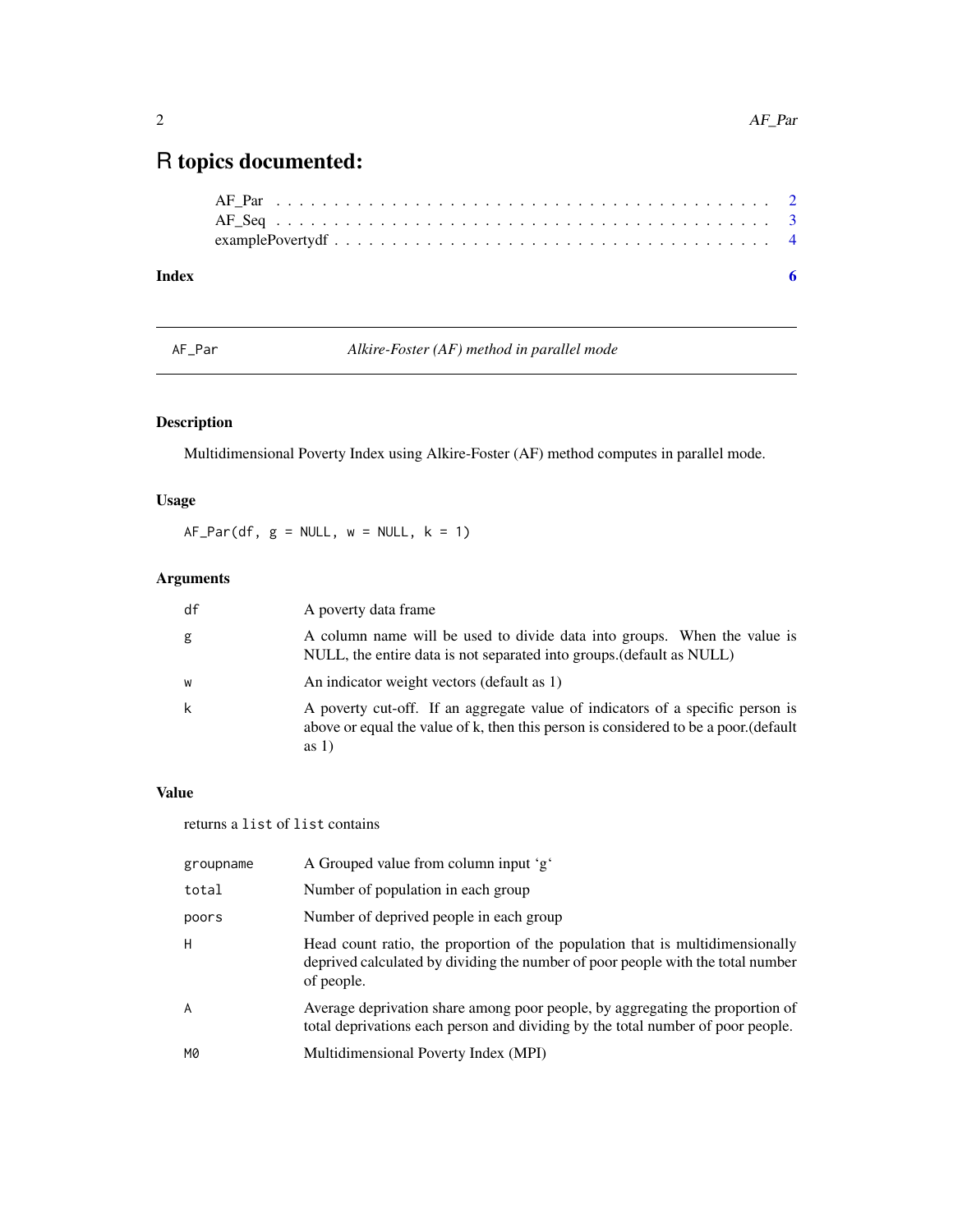#### <span id="page-2-0"></span> $AF\_Seq$  3

#### DimentionalContribution

indnames is poverty indicator vectors.diCont Dimensional contributions denotes the magnitude of each indicator impacts on MPI. UncensoredHCount Uncensored head count of indicator denotes the population that are deprived in that indicator. UncensoredHRatio Uncensored head count ratio of indicator denotes the proportion of the population deprived in that indicator.CensoredHCount Censored head count of indicator denotes the population that are multidimensionally poor and deprived in that indicator at the same time. CensoredHRatio Censored head count ratio of indicator denotes the proportion that is multidimensionally poor and deprived in that indicator at the same time.

pov\_df poverty data frame associated with each group.Cvector is a vector of total values of deprived indicators adjusted by weight of indicators. Each element in Cvector represents a total value of each individual. IsPoverty is a binary variable (1 and 0). 1 indicates that a person does not meet the threshold (poor person) and 0 indicates the opposite. Intensity, The intensity of a deprived indication among impoverished people is computed by dividing the number of deprived indicators by the total number of indicators.

#### Examples

```
# Run this function
## Not run:
output <- MPI::AF_Par(df = MPI::examplePovertydf, g = "Region")
## End(Not run)
```
AF\_Seq *Alkire-Foster (AF) method in sequential mode*

#### Description

Multidimensional Poverty Index using Alkire-Foster (AF) method computes in sequential mode

#### Usage

 $AF_Seq(df, g = NULL, w = NULL, k = 1)$ 

#### Arguments

| df | A poverty data frame                                                                                                                                                              |
|----|-----------------------------------------------------------------------------------------------------------------------------------------------------------------------------------|
| g  | A column name will be used to divide data into groups. When the value is<br>NULL, the entire data is not separated into groups. (default as NULL)                                 |
| W  | An indicator weight vectors (default as 1)                                                                                                                                        |
| k  | A poverty cut-off. If an aggregate value of indicators of a specific person is<br>above or equal the value of k, then this person is considered to be a poor. (default<br>as $1)$ |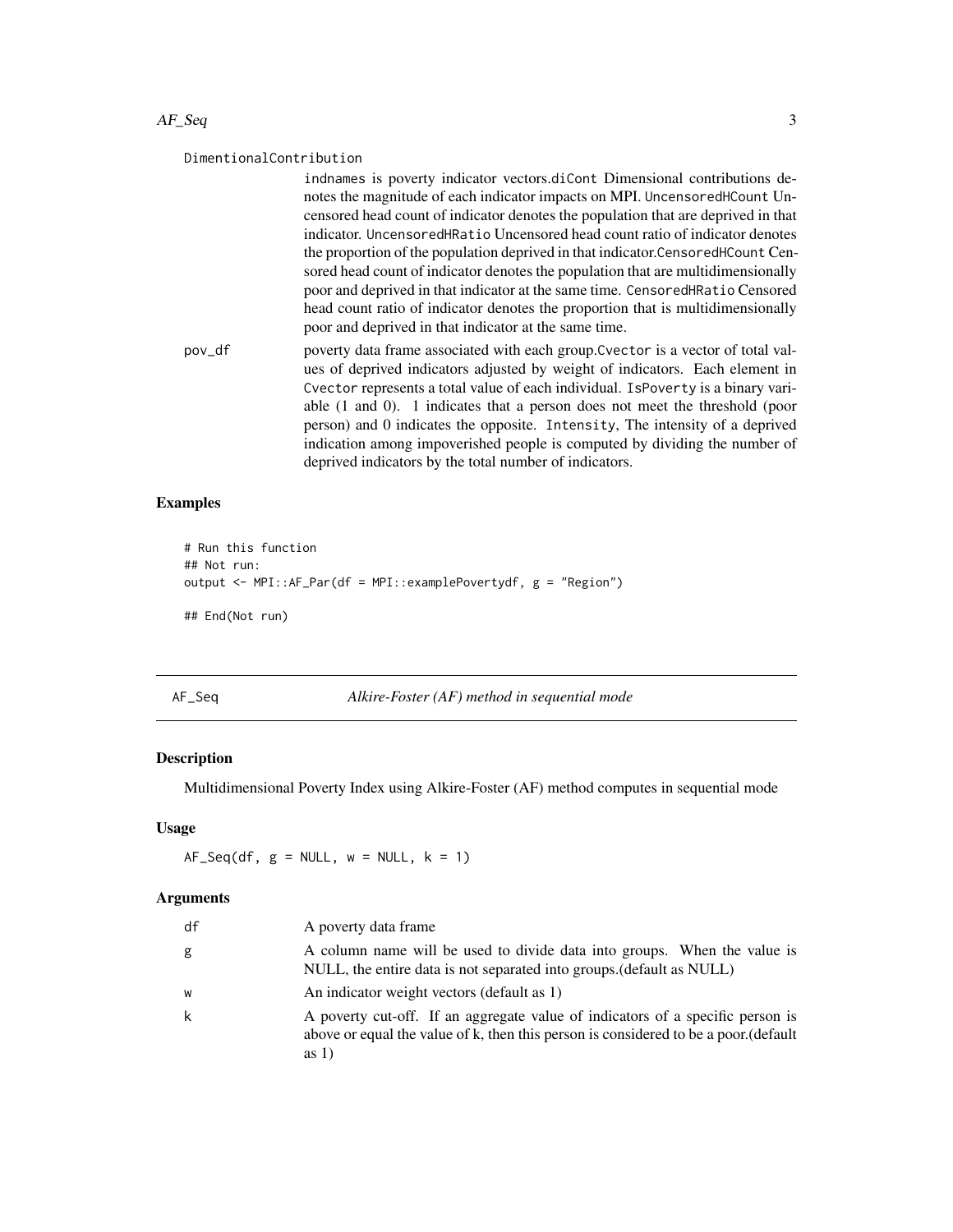#### <span id="page-3-0"></span>Value

returns a list of list contains

| groupname               | A Grouped value from column input 'g'                                                                                                                                                                                                                                                                                                                                                                                                                                                                                                                                                                                                                                                                                              |
|-------------------------|------------------------------------------------------------------------------------------------------------------------------------------------------------------------------------------------------------------------------------------------------------------------------------------------------------------------------------------------------------------------------------------------------------------------------------------------------------------------------------------------------------------------------------------------------------------------------------------------------------------------------------------------------------------------------------------------------------------------------------|
| total                   | Number of population in each group                                                                                                                                                                                                                                                                                                                                                                                                                                                                                                                                                                                                                                                                                                 |
| poors                   | Number of deprived people in each group                                                                                                                                                                                                                                                                                                                                                                                                                                                                                                                                                                                                                                                                                            |
| H                       | Head count ratio, the proportion of the population that is multidimensionally<br>deprived calculated by dividing the number of poor people with the total number<br>of people.                                                                                                                                                                                                                                                                                                                                                                                                                                                                                                                                                     |
| A                       | Average deprivation share among poor people, by aggregating the proportion of<br>total deprivations each person and dividing by the total number of poor people.                                                                                                                                                                                                                                                                                                                                                                                                                                                                                                                                                                   |
| M0                      | Multidimensional Poverty Index (MPI)                                                                                                                                                                                                                                                                                                                                                                                                                                                                                                                                                                                                                                                                                               |
| DimentionalContribution |                                                                                                                                                                                                                                                                                                                                                                                                                                                                                                                                                                                                                                                                                                                                    |
|                         | indnames is poverty indicator vectors.diCont Dimensional contributions de-<br>notes the magnitude of each indicator impacts on MPI. UncensoredHCount Un-<br>censored head count of indicator denotes the population that are deprived in that<br>indicator. Uncensored HRatio Uncensored head count ratio of indicator denotes<br>the proportion of the population deprived in that indicator.CensoredHCount Cen-<br>sored head count of indicator denotes the population that are multidimensionally<br>poor and deprived in that indicator at the same time. CensoredHRatio Censored<br>head count ratio of indicator denotes the proportion that is multidimensionally<br>poor and deprived in that indicator at the same time. |
| pov_df                  | poverty data frame associated with each group. Cvector is a vector of total val-<br>ues of deprived indicators adjusted by weight of indicators. Each element in<br>Cvector represents a total value of each individual. IsPoverty is a binary vari-<br>able (1 and 0). 1 indicates that a person does not meet the threshold (poor<br>person) and 0 indicates the opposite. Intensity, The intensity of a deprived<br>indication among impoverished people is computed by dividing the number of<br>deprived indicators by the total number of indicators.                                                                                                                                                                        |

#### Examples

# Run this function

```
output <- MPI::AF_Seq(df = MPI::examplePovertydf, g = "Region")
```
examplePovertydf *A simulation poverty data frame*

### Description

A simulation poverty data frame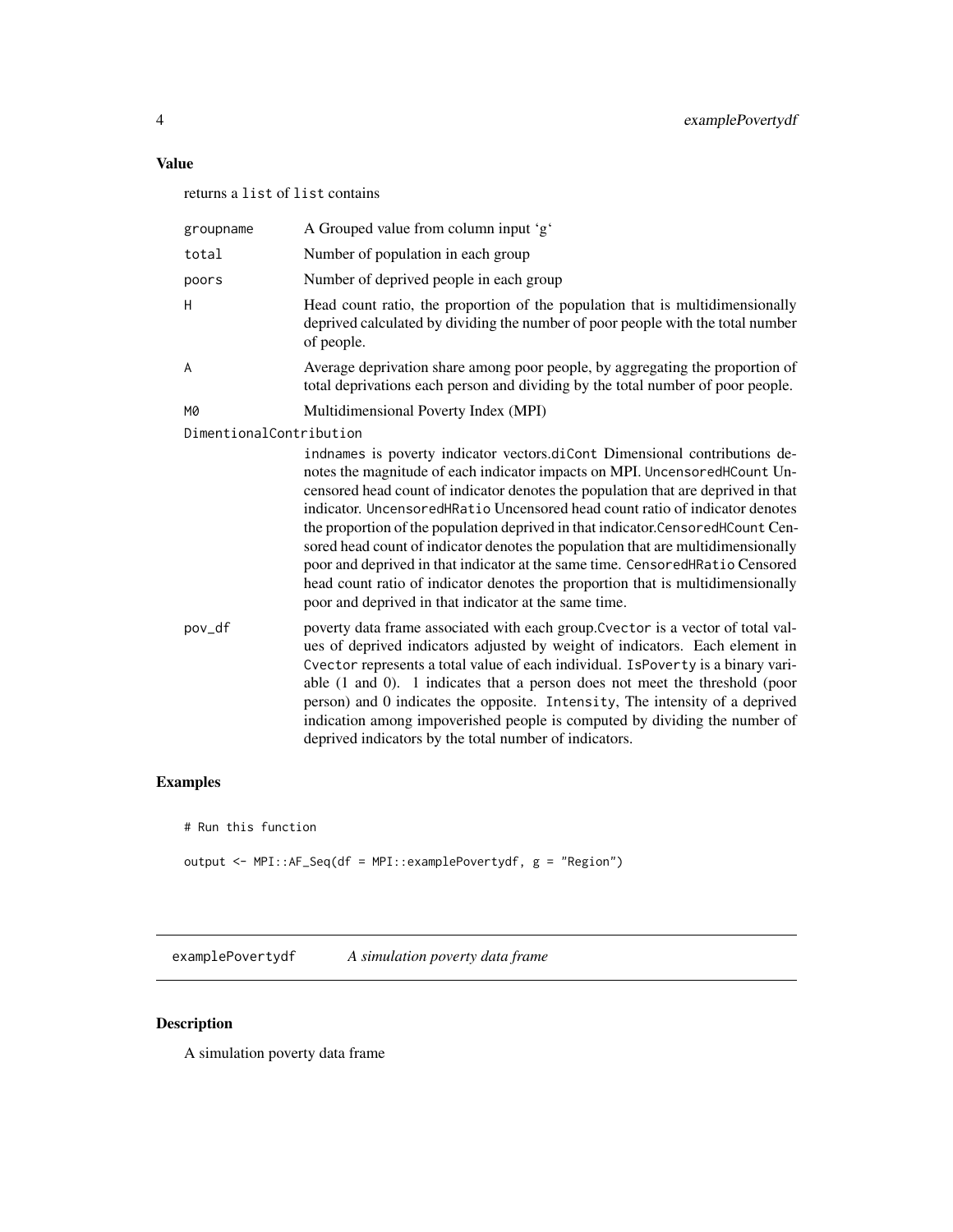#### examplePovertydf 5

#### Usage

examplePovertydf

#### Format

A data frame with 30 rows of individuals and 17 variables:

The first 16 variables are deprivation indicators where any indicators is equal to 1 means deprived and 0 means not deprived.

- Access.to.health.care
- Child.Mortality
- Access.to.clean.source.of.water
- Access.to.an.improve.sanatation
- Electricity
- Asset.ownership
- Cooking.Fuel
- Housing.Materials
- School.lag
- School.attendance
- Years.of.education

The last variable is simulated region from France (forth-level administrative division).

• Region